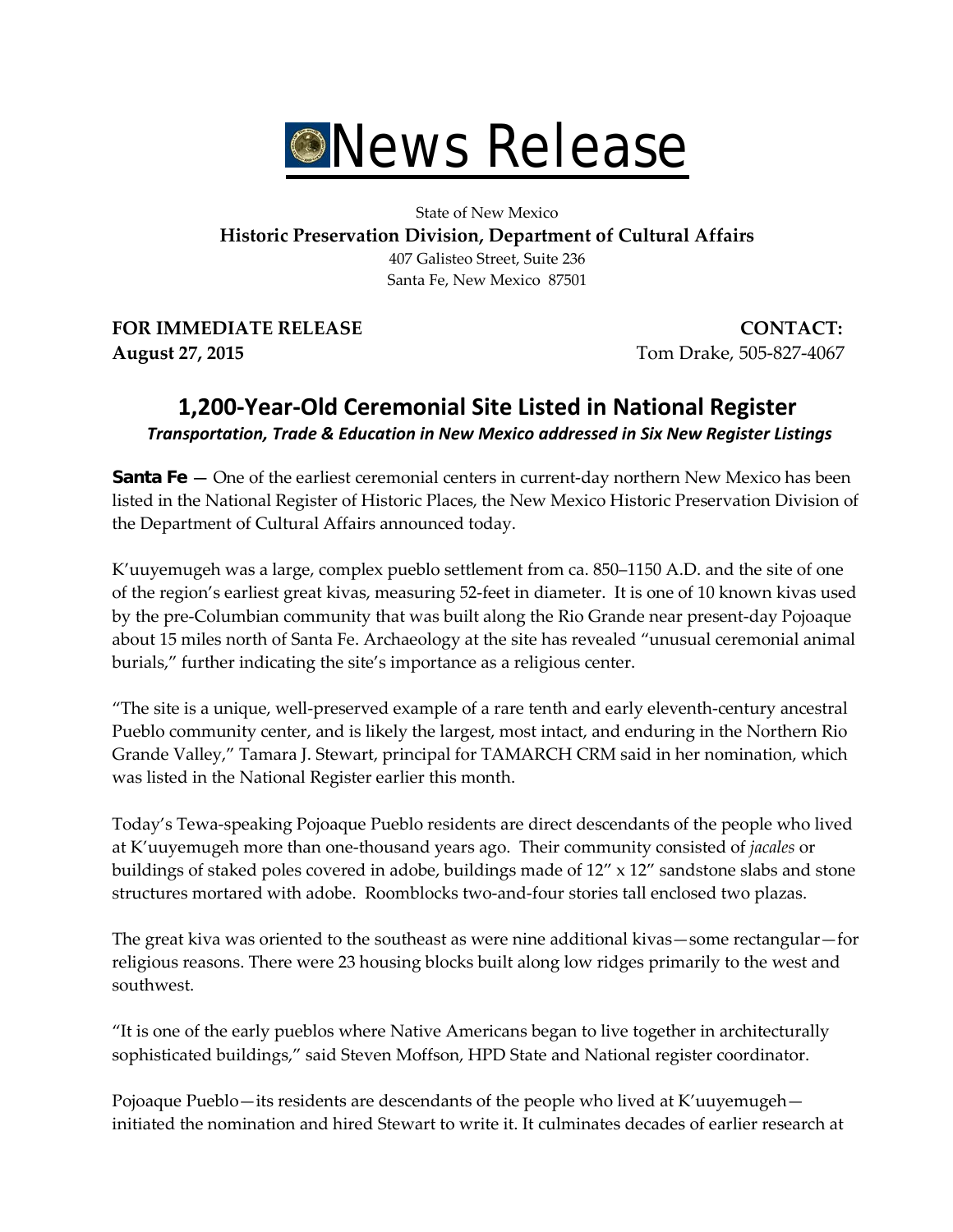the site including a ca. 1930 survey by the Laboratory of Anthropology, and excavations by one of its archaeologists, Stanley Stubbs, in 1953.

Additions are made monthly to the National Register. Six of the 37 in August nationwide happen to be of historic sites in New Mexico. While Moffson said it's rare for New Mexico to be recognized with that many in one month, it is not uncommon for one state to have a high number of listings in a month.

What the six listings represent, he said, is a lot of hard work by the nominators, the Cultural Properties Review Committee which first listed them in the State Register of Cultural Properties and staff. They are illustrative of New Mexico's diverse history and address the state's history in architecture, transportation, religion and education.

### **St. John's College**

This is the first New Mexico college campus in its entirety to be designated an historic district.

Set in the foothills of the Sangre de Cristo Mountains, the Santa Fe campus is the sister campus to one established in Annapolis, Maryland, in 1784. The New Mexico campus is historic for its architecture and its association with New Mexico architect John Gaw Meem who donated 260 acres to establish it. The Modernist landscaping by Garret Eckbo, and interior design and art by Alexander Girard also are singled out for historic mention.

"The campus's modern adaptation of Territorial Revival-style architecture that follows a master plan developed in the early 1960s, it being sited in Santa Fe and the school's unique approach to higher education are historically significant," said Jeff Pappas, State Historic Preservation Officer and HPD director.

The nomination was written by the college's library director, Jennifer Sprague, to help commemorate the campus's fiftieth anniversary.

# **Delgado Street Bridge**

The oldest bridge designed for motor vehicle traffic in Santa Fe was listed for its role in expanding the city south of the Plaza, and as an important infrastructure improvement that contributed to the capital city's modernization after statehood.

Built in 1928, it replaced a bridge swept away in a 1904 flood. It took Santa Fe County 24 years to raise money to build the new bridge, which is emblematic of New Mexico's struggles to fund needed infrastructure in its early statehood years. The bridge is nearly unaltered and is considered an excellent example of a concrete deck-girder bridge with a rocker-bearing system, the only one in the city. Its distinct paneled railings wrap away from its entrances, creating a gateway effect that is highly representative of 1920s urban bridge design.

Although used frequently by pedestrians, there are no sidewalks on the 40'-6"-long span that crosses the Santa Fe River to connect Canyon Road to Alameda Street.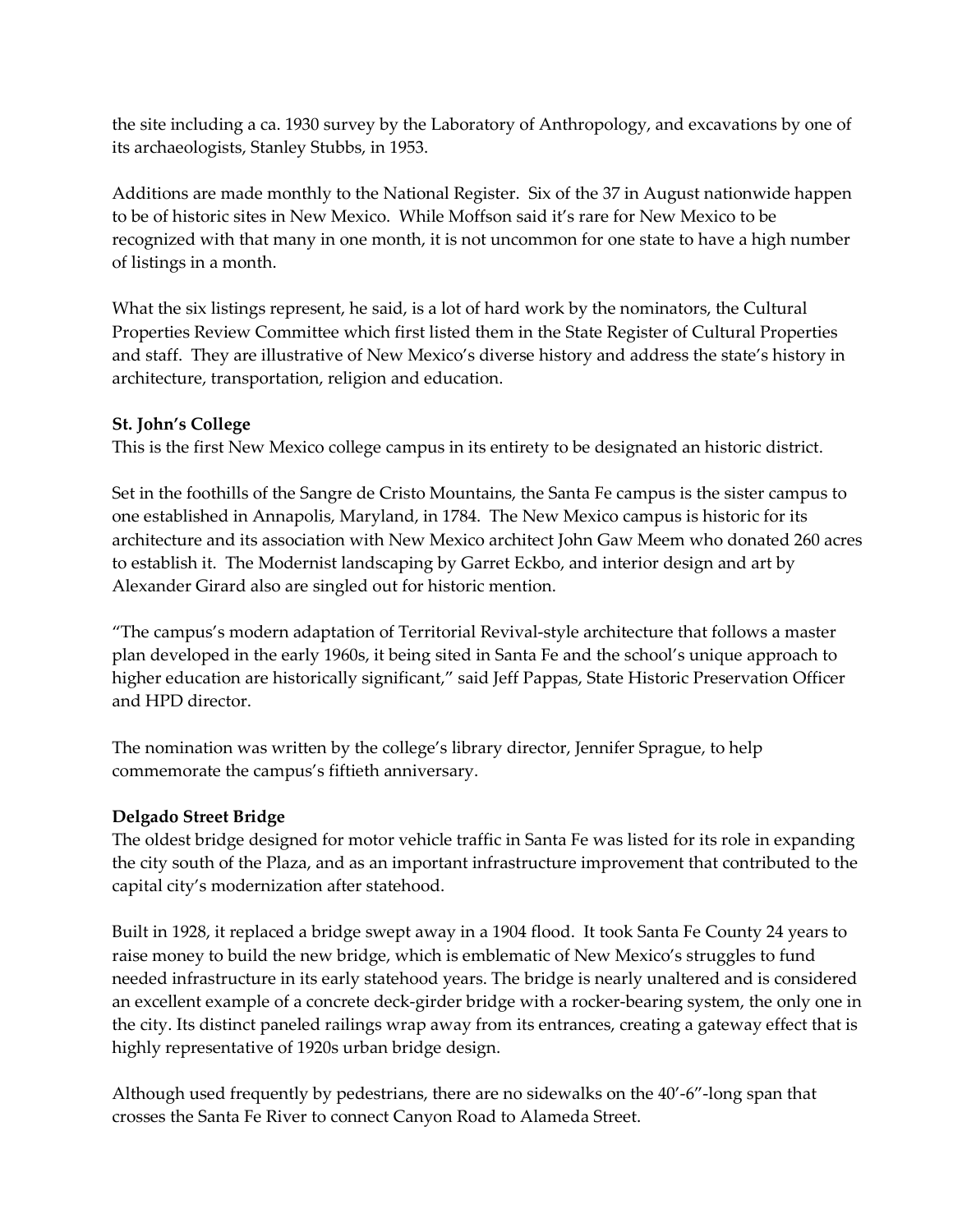The nomination is by John Murphey, of FirstLight Consulting based in Santa Fe.

## **Grants-Milan Flight Station**

A transportation milestone, the Grants-Milan Flight Service Station, in Grants, provided critical radio communications and weather data for transcontinental flights during the Los Angeles– Amarillo leg of their journeys as part of the nation's Mid-Continental airway system. In operation from 1953–1973, the flight station represents the government's continued effort to ensure safe and reliable navigation for transcontinental flights.

Assembled from prefabricated panels by the Civil Aeronautics Authority with community input, the small rectangular building with a pitched roof is one of the last remaining modular buildings of its type. It is a prime example of mid-century construction used to build important air traffic control facilities that could be assembled at multiple locations.

The building is being restored as part of the Western New Mexico Aviation Heritage Museum by the Cibola County Historical Society and will house the museum's main exhibits. HPD provided a grant to document and assess the building's condition. The resulting document was so well executed that the CPRC recognized it with a Heritage Publication Award in 2013.

The museum displays early aviation artifacts, including a 1929 beacon from Acomita, near Acoma Pueblo, that was part of the Transcontinental Air Transport system for which Charles Lindbergh was technical advisor. The TAT rail-and-air passenger service linked both coasts and figured in one of the earliest aviation disasters which claimed eight lives in a plane crash on Mount Taylor.

The nomination was written by Jean Fulton, of Las Cruces-based TimeSprings, Inc.

### **Gutiérrez-Hubbell House**

Built between 1855 and 1859, the sprawling adobe former home of James Lawrence Hubbell and Juliana Gutiérrez y Chávez was an important stop along El Camino Real de Tierra Adentro and the center of commercial life in Pajarito, where it operates today as a history and cultural center. The house is significant as an early example of a Territorial-style *rancho* with its symmetrical design, vigas, center-hall floor plan and a *placita*, or courtyard.

"It is very important as an early example of an adobe house with a center hall plan," Moffson said of the large hall with fireplace and furnishings. "You don't generally find this style in New Mexico until after the Civil War and it underscores the affluence and status of the Gutiérrez-Hubbell family."

*Ranchos*, typically were built around enclosures or corrals. They were used as informal inns for travelers and places to buy or trade supplies and livestock. The Hubbells operated a mercantile and trading post and post office from the property. Commercial structures on the property were demolished years ago, but the house still faces a section of the Camino Real that is today's Isleta Boulevard and evokes its importance as a stopping point for people traveling the first international trade route in the U.S.